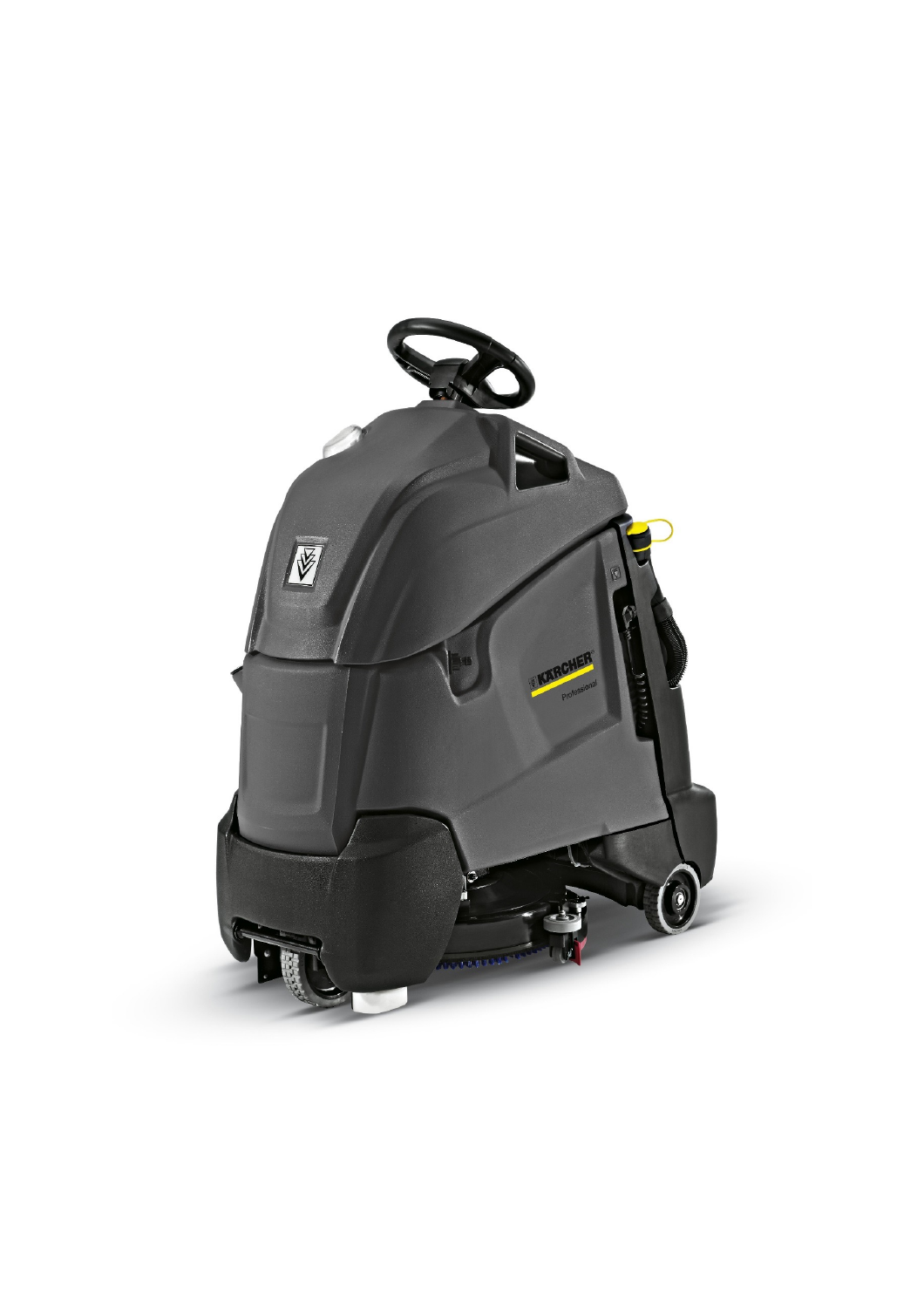Karcher BD 50/40 RS Step-on scrubber drier.

The BD 50/40 RS combines the productivity of Kärcher's proven step-on design with the dimensions of a small walk behind machine. With unrivalled visibility, manoeuvrability and cleaning performance from its 50cm disc brush or pad, the 50/40 RS brings unprecedented levels of convenience and productivity to the scrubber drier market.

Features and benefits

| Simple operation                      | ٠         | Easy to use.                                                                                                                                  |
|---------------------------------------|-----------|-----------------------------------------------------------------------------------------------------------------------------------------------|
|                                       |           | ecolefficiency mode saves time, energy, water and cleaning<br>agent.                                                                          |
| Automatic filling<br>option           | $\bullet$ | The machine is simply connected to the water supply. The water<br>supply is automatically shut off when the machine is filled to<br>capacity. |
|                                       | ٠         | This saves time, as the operator can do other jobs in the<br>meantime.                                                                        |
| DS3 dosing system                     | ٠         | Prevent over-dosage. Optionally available.                                                                                                    |
| Eco mode                              | $\bullet$ | Saves time, energy, water and cleaning agent.                                                                                                 |
| Easy to use controls                  | ٠         | Only 1 button for all cleaning settings. Easy to use.                                                                                         |
| Easy changeover                       | $\bullet$ | Squeegees and brushes can be replaced without tools.                                                                                          |
|                                       | ٠         | Squeegee can be replaced in seconds.                                                                                                          |
| Unique squeegee<br>rotating principle | $\bullet$ | For 100% water pick up.                                                                                                                       |
| Extremely easy to<br>manoeuvre        |           | For good manoeuvrability, high surface coverage and less<br>subsequent cleaning.                                                              |
| Compact<br>dimensions.                | ٠         | Full view 30 cm in front of the vehicle. For precise cleaning.                                                                                |
| Compact design                        | ٠         | Easy to transport and store.                                                                                                                  |
| Specifications                        |           |                                                                                                                                               |

## Technical data

| Working width, brush (mm)                      | 508   |
|------------------------------------------------|-------|
| Working width, vacuum (mm)                     | 691   |
| Fresh / waste water tank (I)                   | 40/40 |
| Max. area performance (m <sup>2</sup> /h)      | 2200  |
| Practical area performance (m <sup>2</sup> /h) | 1650  |
| Brush rotation speed (rpm)                     | 180   |
| Brush contact pressure (g/cm <sup>2</sup> )    | 20    |